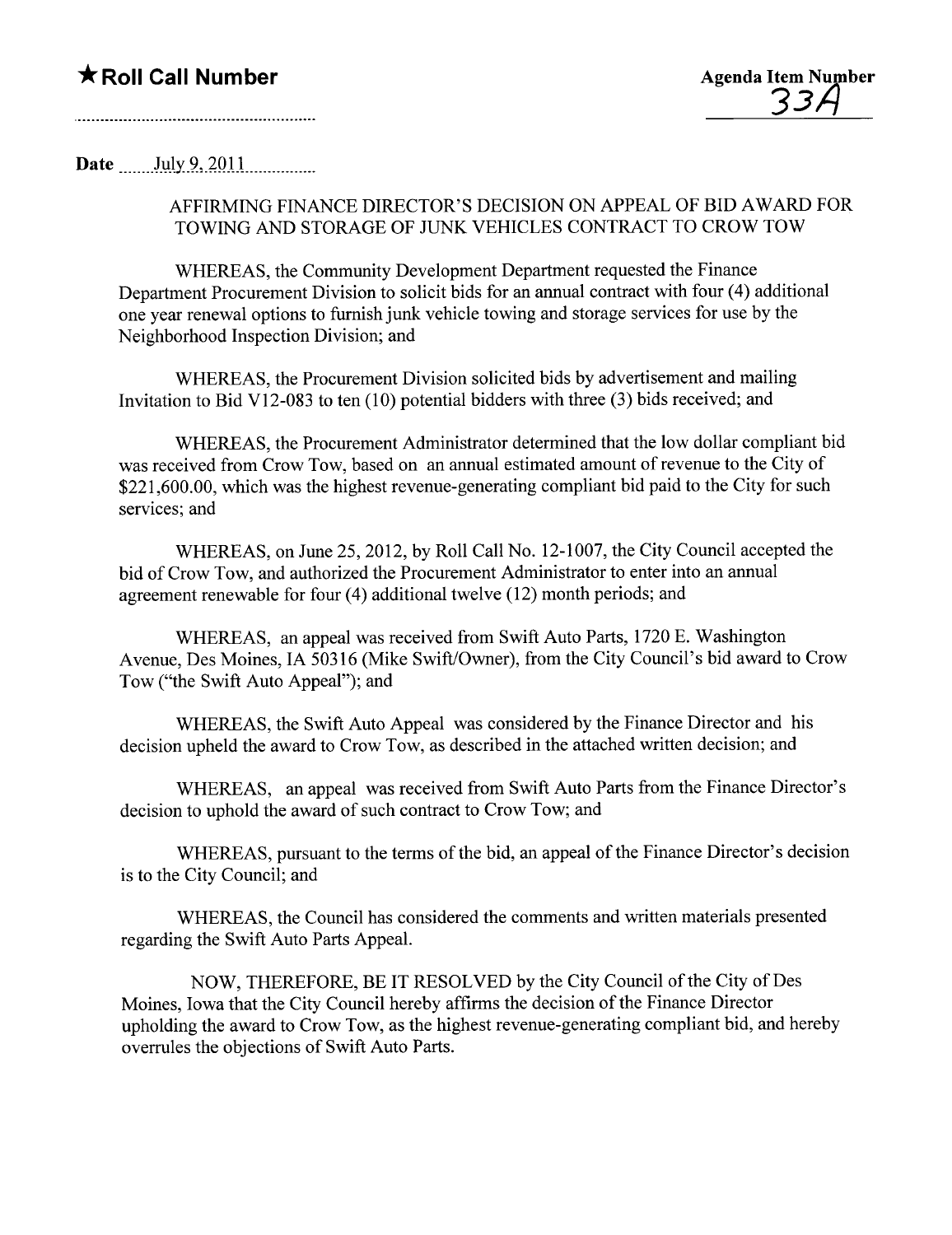

Date .... .mJ.llty.2,. ~QU. u.. uuu.....

NOW, THEREFORE, BE IT FURTHER RESOLVED that the City Council hereby directs the Procurement Administrator to issue a Purchase Order to Crow Tow and to enter into an anual agreement in conformity with Roll Call No. 12-1007.

(Council Communication No. 12- $\frac{3}{3}$ )

Moved by to adopt.

Approved as to form:

Ann Di Donato

Ann DiDonato Assistant City Attorney

| <b>COUNCIL ACTION</b> | <b>YEAS</b> | <b>NAYS</b> | <b>PASS</b> | <b>ABSENT</b>   | <b>CERTIFICATE</b>                                                                                   |
|-----------------------|-------------|-------------|-------------|-----------------|------------------------------------------------------------------------------------------------------|
| <b>COWNIE</b>         |             |             |             |                 |                                                                                                      |
| <b>COLEMAN</b>        |             |             |             |                 | I, DIANE RAUH, City Clerk of said City hereby                                                        |
| <b>GRIESS</b>         |             |             |             |                 | certify that at a meeting of the City Council of<br>said City of Des Moines, held on the above date, |
| <b>HENSLEY</b>        |             |             |             |                 | among other proceedings the above was adopted.                                                       |
| <b>MAHAFFEY</b>       |             |             |             |                 |                                                                                                      |
| <b>MEYER</b>          |             |             |             |                 | IN WITNESS WHEREOF, I have hereunto set my<br>hand and affixed my seal the day and year first        |
| <b>MOORE</b>          |             |             |             |                 | above written.                                                                                       |
| <b>TOTAL</b>          |             |             |             |                 |                                                                                                      |
| <b>MOTION CARRIED</b> |             |             |             | <b>APPROVED</b> |                                                                                                      |
|                       |             |             |             |                 |                                                                                                      |
|                       |             |             |             |                 |                                                                                                      |
|                       |             |             |             | Mavor           | City                                                                                                 |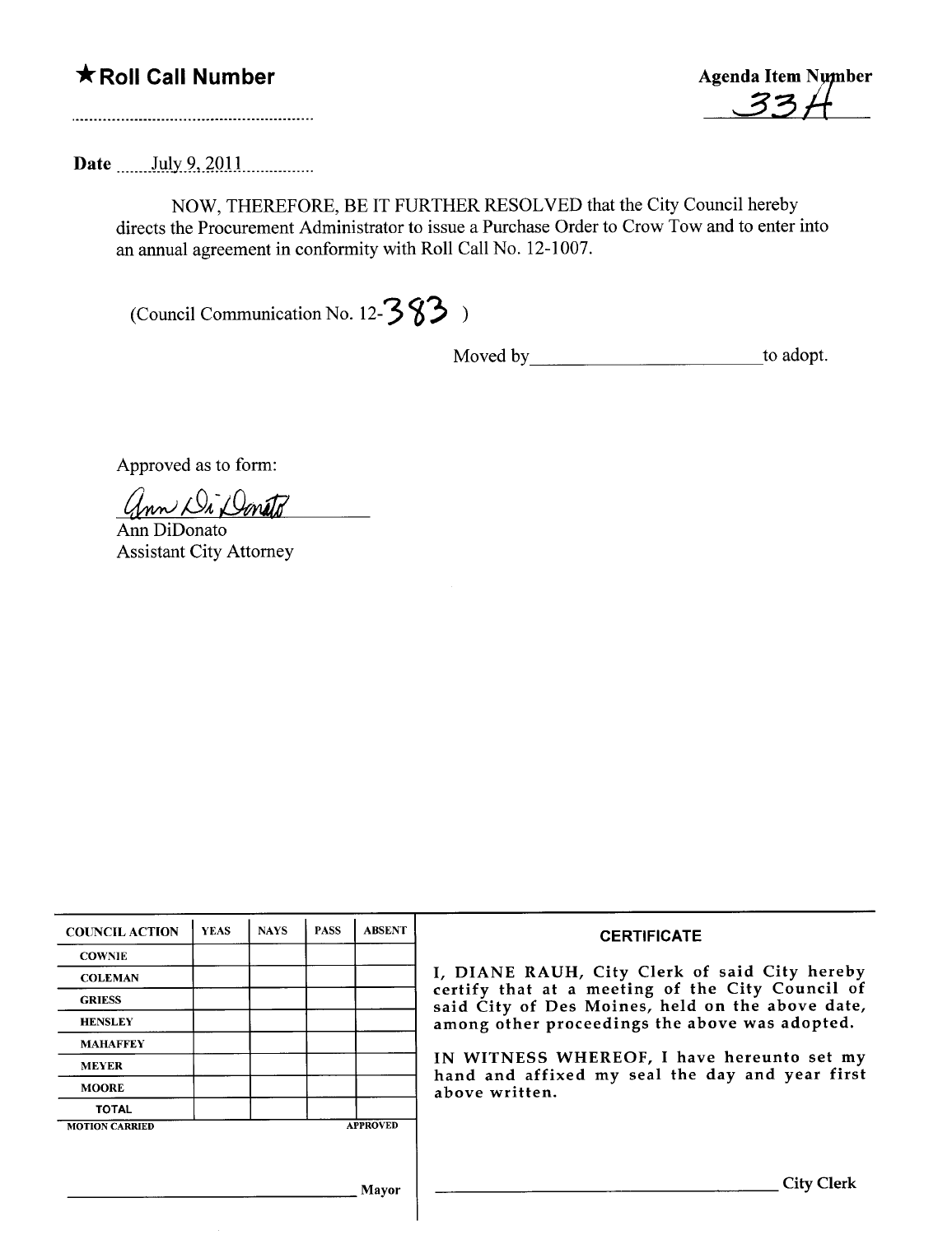



Date  $\frac{\text{June } 25, 2012 \dots}{\text{June } 25, 2012 \dots}$ 

WHEREAS, the Community Development Department requested the Finance Department Procurement Division to solicit bids for an anual contract with four (4) additional one year renewal options to furnish junk vehicle towing services for use by the Neighborhood Inspection Division; and

WHREAS, the Procurement Division solicited bids by advertisement and mailing Invitation to Bid V12-083 to ten (10) potential bidders with thee (3) bids received; and

WHEREAS, the award is based upon the highest amount paid to the City to transfer or demotion a vehicle; and

WHREAS, the highest revenue-generating compliant bid was received from Crow Tow, 826 SE 21<sup>st</sup> Street, Des Moines, IA 50317, Randy Crow, President, at an annual estimated amount of \$221,600.00; and

WHREAS, the Des Moines City Council on March 9, 2009, requested additional information from the City manager's Office regarding details of the bid, which have been provided in the attached blue letter; and

WHEREAS, the Procurement Administrator and the Community Development Department recommends approval of the highest revenue generating compliant bid for junk vehicle towing services; and

NOW THEREFORE BE IT RESLOVED, that the Des Moines City Council hereby accepts and approves the award to Crow Tow and, and further authorizes the Procurement Administrator to enter into annual agreements renewable for four (4) additional twelve (12) month periods with price increases complying with agreement terms., . elve (12)

Moved by to adopt.

Approve as to form:

 $\mathbf{M}$ 

for Di Doneto

**DiDonato Assistant City Attorney** 

| <b>COUNCIL ACTION</b> | <b>YEAS</b> | <b>NAYS</b> | <b>PASS</b> | <b>ABSENT</b>   | <b>CERTIFICATE</b>                                                                                   |
|-----------------------|-------------|-------------|-------------|-----------------|------------------------------------------------------------------------------------------------------|
| <b>COWNIE</b>         |             |             |             |                 |                                                                                                      |
| <b>COLEMAN</b>        |             |             |             |                 | I, DIANE RAUH, City Clerk of said City hereby                                                        |
| <b>GRIESS</b>         |             |             |             |                 | certify that at a meeting of the City Council of<br>said City of Des Moines, held on the above date, |
| <b>HENSLEY</b>        | مميا        |             |             |                 | among other proceedings the above was adopted.                                                       |
| <b>MAHAFFEY</b>       |             |             |             |                 |                                                                                                      |
| <b>MEYER</b>          |             |             |             |                 | IN WITNESS WHEREOF, I have hereunto set my<br>hand and affixed my seal the day and year first        |
| <b>MOORE</b>          |             |             |             |                 | above written.                                                                                       |
| <b>TOTAL</b>          |             |             |             |                 |                                                                                                      |
| <b>MOTION CARRIED</b> |             |             |             | <b>APPROVED</b> | City Clerk                                                                                           |

(Council Communication No.  $\sqrt{3}$  33/ )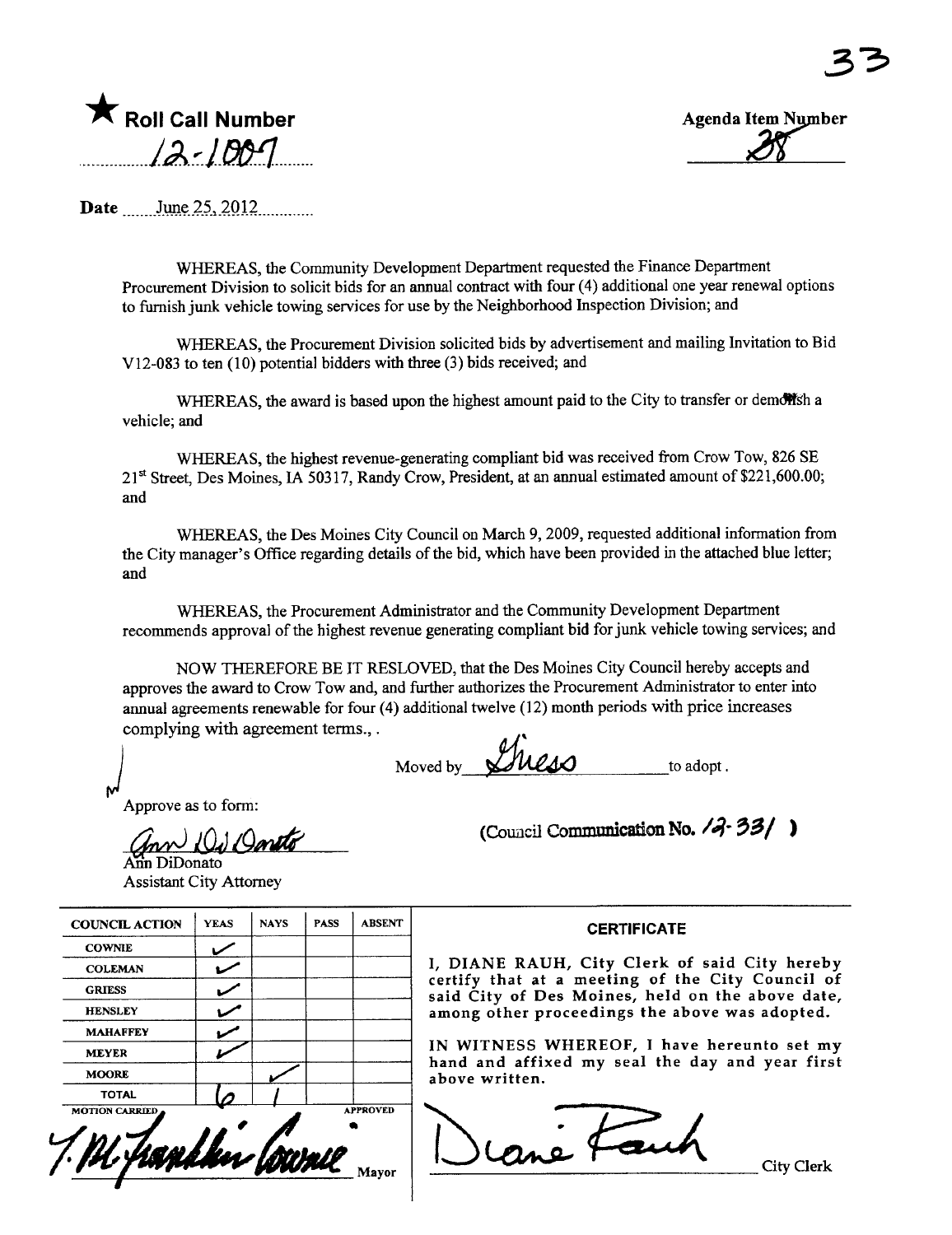|                                                                                                                     | <b>Annual Agreement for</b><br>Towing/Storage of<br><b>Junk Vehicles</b> | <b>Community Development</b>                                        | Bid No. V12-083                                                                                                                            |                                                                          |
|---------------------------------------------------------------------------------------------------------------------|--------------------------------------------------------------------------|---------------------------------------------------------------------|--------------------------------------------------------------------------------------------------------------------------------------------|--------------------------------------------------------------------------|
|                                                                                                                     | Opened: 05/04/12                                                         | Opened by: rt                                                       | Req. # -                                                                                                                                   |                                                                          |
| Delivery:<br><b>Address</b><br>Bidder<br>្ត<br>ក្រុម<br>ក្រុម                                                       | Des Moines, IA 50317<br>826 SE 21st Street<br>Crow Tow                   | Des Moines, IA 50313<br>G & S Services, Inc.<br>4100 E. 16th Street | City Wide Towing<br>Daliano, Inc.<br>Rick's Towing<br>Hanifen Co.<br>1720 E. Washington Ave.<br>Des Moines, IA 50316<br>Swift Auto Salvage | Owen Crist Auto Body Serv.<br>NO RESPONSE FROM:<br>Des Moines Automotive |
| Dollar amount paid to the City for Authority to Transfer and/or<br>Demolish a Vehicle Certificate                   | \$277.00                                                                 | \$165.00                                                            | \$180.65                                                                                                                                   | Yaws Auto Salvage                                                        |
| Towing Charge to the Owner of a Vehicle Released by the City                                                        | \$48.00                                                                  | \$75.00                                                             | \$65.00                                                                                                                                    |                                                                          |
| වි<br>Daily Storage Charge to the Owner of a Vehicle Released by the                                                | \$9.00                                                                   | \$15.00                                                             | \$15.00                                                                                                                                    |                                                                          |
| Charge to the City to Move or Retain any Vehicle<br>Per Hour Moving Charge<br>Towing Charge<br>Daily Storage Charge | \$45.00<br>\$8.00<br>\$45.00                                             | \$55.00<br>\$12.50<br>\$65.00                                       | \$45.00<br>\$55.00<br>\$8.00                                                                                                               |                                                                          |

CITY OF DES MOINES - DEPARTMENT OF FINANCE - PURCHASING DIVISION CITY OF DES MOINES - DEPARTMENT OF FIMENT OF PURCHASING DISTONS

 $\bar{\bar{z}}$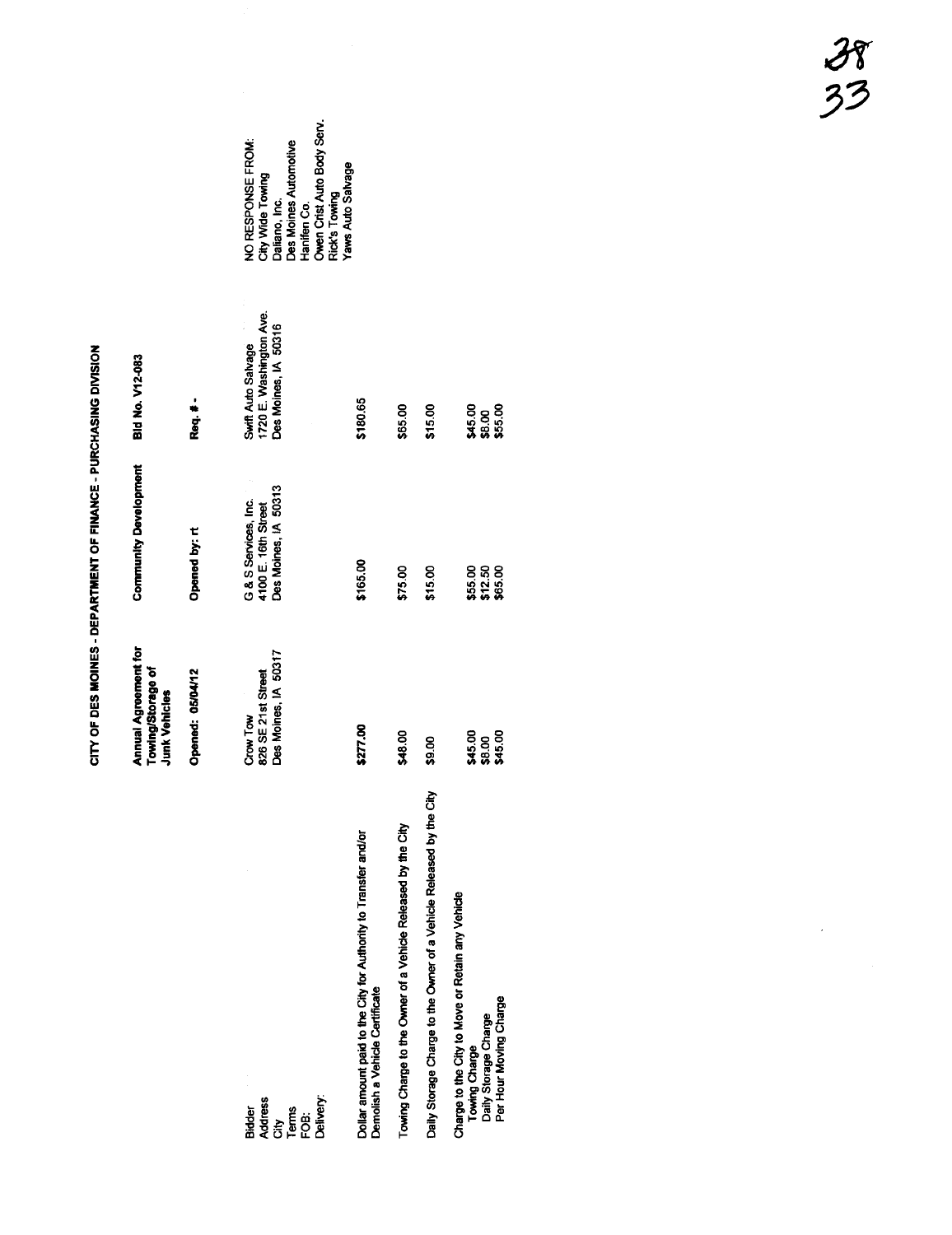| <b>DESMOINES</b> | <b>Council</b><br><b>Communication</b><br>Office of the City Manager | June 25, 2012<br>Date:<br>Agenda Item No.<br>Roll Call No.<br>$12 - 1007$<br><b>Communication No.</b><br>124331<br>Phillip Delafield,<br>Submitted by:<br><b>Community</b><br>Development<br><b>Director</b> |
|------------------|----------------------------------------------------------------------|--------------------------------------------------------------------------------------------------------------------------------------------------------------------------------------------------------------|

 $\mathcal{Z}$ 

### AGENDA HEADING:

Approving Bid for Junk Vehicle Towing Service Contract with Crow Auto Services Inc. d/b/a Crow Tow.

#### SYNOPSIS:

Recommend approval of bid from Crow Auto Services, Inc. for a contract to furnish junk vehicle towing services to be used by the Neighborhood Inspection Division and authorizing the Procurement Administrator to enter into contract for a period of one  $(1)$  year with four  $(4)$  - one  $(1)$  year options for renewaL. The four (4) - one (1) year renewal options shall be executed upon mutual consent of the City and the vendor.

#### FISCAL IMPACT:

Amount: \$221,600.00 estimated revenue to the City.

Funding Source: Cleanup efforts are funded by Community Development Block Grant funds. Revenue income generated will be shown as program income in Operating Budget, SP020, CDD049900, CDBG2008005, page 106.

#### ADDITIONAL INFORMATION:

On May 21, 2007, City Council approved a contract with Swifts Auto Salvage for junk vehicle towing services to support the Neighborhood Inspection Division neighborhood cleanup efforts. That contract has expired.

On April 19,2012, the City Procurement Division solicited bids from ten (10) potential bidders and advertised the invitation to bid in the Des Moines Register. The city received three (3) bids. A cost evaluation summary and comparison of responses to bid specifications is attached. The specifications stated that the award will be determined by the maximum amount of revenue generated to the City and the ability of the vendor to deliver service in a timely fashion. While the City reserved the right to reject proposals that failed to address each criteria, no rejections were deemed necessary as the Crow Tow bid will generate the maximum amount of revenue and was fully compliant in responding to each criteria.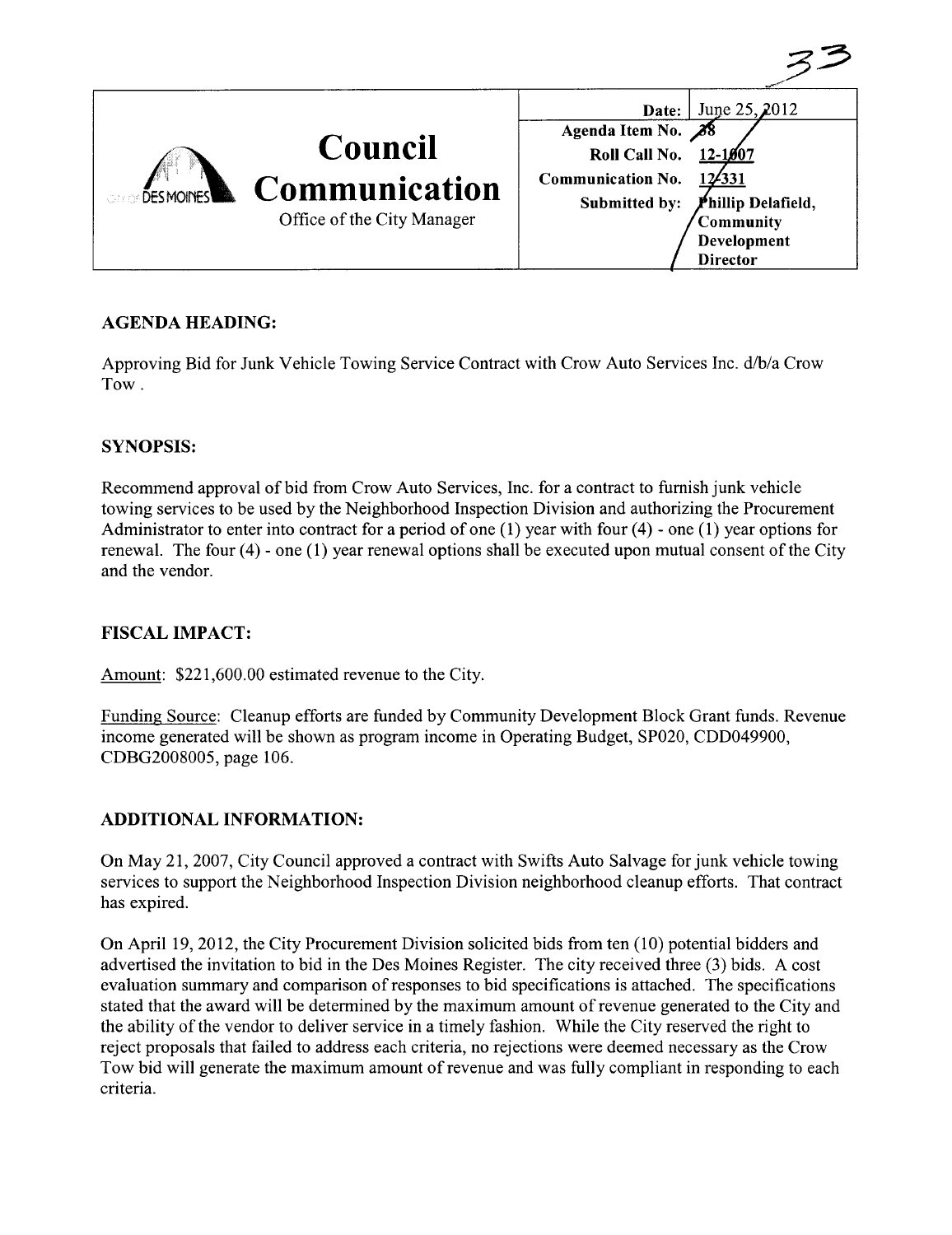Staff subsequently received numerous concerns from Swift Auto Salvage regarding Crow Tow operations. Staff provides the following responses to those concerns:

Concern: Mr. Swift believes the contract award is to take into consideration a vendors past performance in fulfilling prior city contracts and shall be sufficient cause for rejection of the proposal and that Crow Tow had a contract with the City that was rebid due to overcharging and complaints.

Staff Response: Staff review did not find such language in the bid specifications. Pursuant to section 1.0 of the specifications, the award is to be determined by maximum amount of revenue generated to the city and the ability of the vendor to deliver service in a timely fashion. Staff cannot confirm or deny Mr. Swifts allegations regarding overcharging or complaints. Staff does not believe such complaints are applicable to the bid as submitted by Crow Tow.

Concern: Mr. Swift alleges that Crow Tow has not turned in mercury switches.

Staff Response: The Iowa DNR web site indicates that it is mandatory for any business that is in operation of parting out cars to recycle mercury switches. Such a requirement was not specifically a criterion of the City's specifications and the City is not the responsible entity for enforcing this Iowa DNR regulation.

Crow Tow has since received the information and implemented the recycling process.

Concern: Mr. Swift alleges that Crow Tow is not complying with federal laws regarding registration ofVIN's when he auctions cars.

Staff Response: It was not specifically a criterion of the City's specifications that the operation report vehicles through the NMVTIS. The City is not the responsible entity for enforcing this federal regulation.

Mr. Crow indicates that he will comply with this program for all cars that fall into the guidelines as they relate to the city contract.

Concern: Mr. Swift alleges that Crow Tow has not possessed a Salvage License for the last five (5) years, as required.

Staff Response: Pursuant to Section 5.4 of the specifications, the company or owner must have a minimum of five (5) years experience in vehicle salvage operations or as a vehicle disposal facility. It does not require that the operator or business have a salvage dealer's license for the last five (5) years. Randy Crow the owner of Crow Tow, states in his proposal he has been in the industry since 1996. He further states this business has been in operation since 2001. Mr. Crow also provided copies of his City Salvage Dealer License and Iowa DOT Vehicle Recycler/Vehicle Salvage License that are currently valid.

Concern: Mr. Swift alleges that he contacted all the other recyclers in the area and they were not given an opportunity to bid.

Staff Response: Information from the Purchasing Division indicates the bid packets went out to a 10 local companies. The proposal to bid was also published in the Des Moines Register. No one approached the city to be added to the mailing list. Three (3) proposals were received and the Crow Tow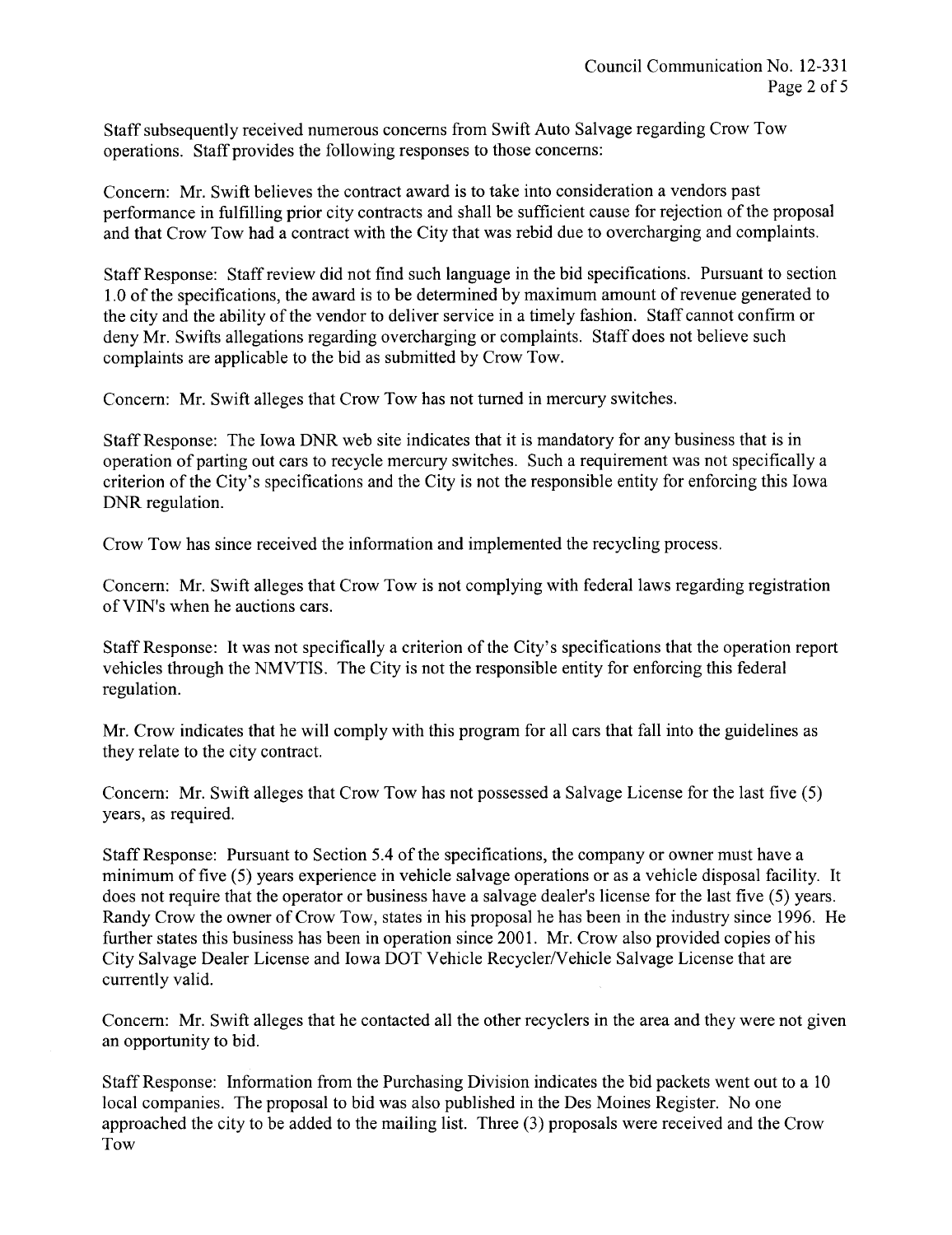bid will generate the maximum amount of revenue and was fully compliant in responding to each criteria.

Mr. Swift indicates that there was some impropriety on the part of Mr. Crow, in another bid contract held with the police department. Des Moines Police Department confirms that Crow Tow held a contract with them. During the term of the contract Crow Tow did nothing that violated the terms, conditions or intent of the contract. The contract was bid out at its expiration and there was controversy regarding the bid submission and review process. Crow Tow did raise questions about the bids with city staff and in front of Council. The bid was re-let and Crow Tow was not awarded the bid. It was not due to any ilegal or unethical conduct or any impropriety by Crow Tow during the term of the contract.

Staff reviewed the bid packages submitted Crow Tow, G&S and Swift. There were a number of specific requirements outlined in the bid proposal. The following is an analysis of what information was provided by each company regarding each specification.

Was the Invitation to Bid filled out and signed? Crow Tow - completed  $G& S$  – completed Swift - not completed State Recyclers License and the City Auto Salvage Dealers license attached: Crow Tow - attached  $G&S$  – attached Swift – not attached Insurance Certificate Form attached: Crow Tow - attached  $G&S$  – attached Swift - attached Site meets zoning requirements: Crow Tow - yes  $G&S - \text{ves}$  $Swift - yes$ Response regarding adequate storage of 300 cars separate from other stored vehicles: Crow Tow - completed G&  $S$  – completed Swift - not addressed Statement regarding the number of year's experience: Crow Tow - completed G& S - completed Swift – not addressed Statement of agreement to comply with removal of vehicle parts: Crow Tow - completed  $G& S$  - completed Swift - not addressed Statement of agreement to meet city hours of operation: Crow Tow - completed G&  $S$  – completed Swift - not addressed Listing of equipment, tow truck and two flatbed salvage trucks: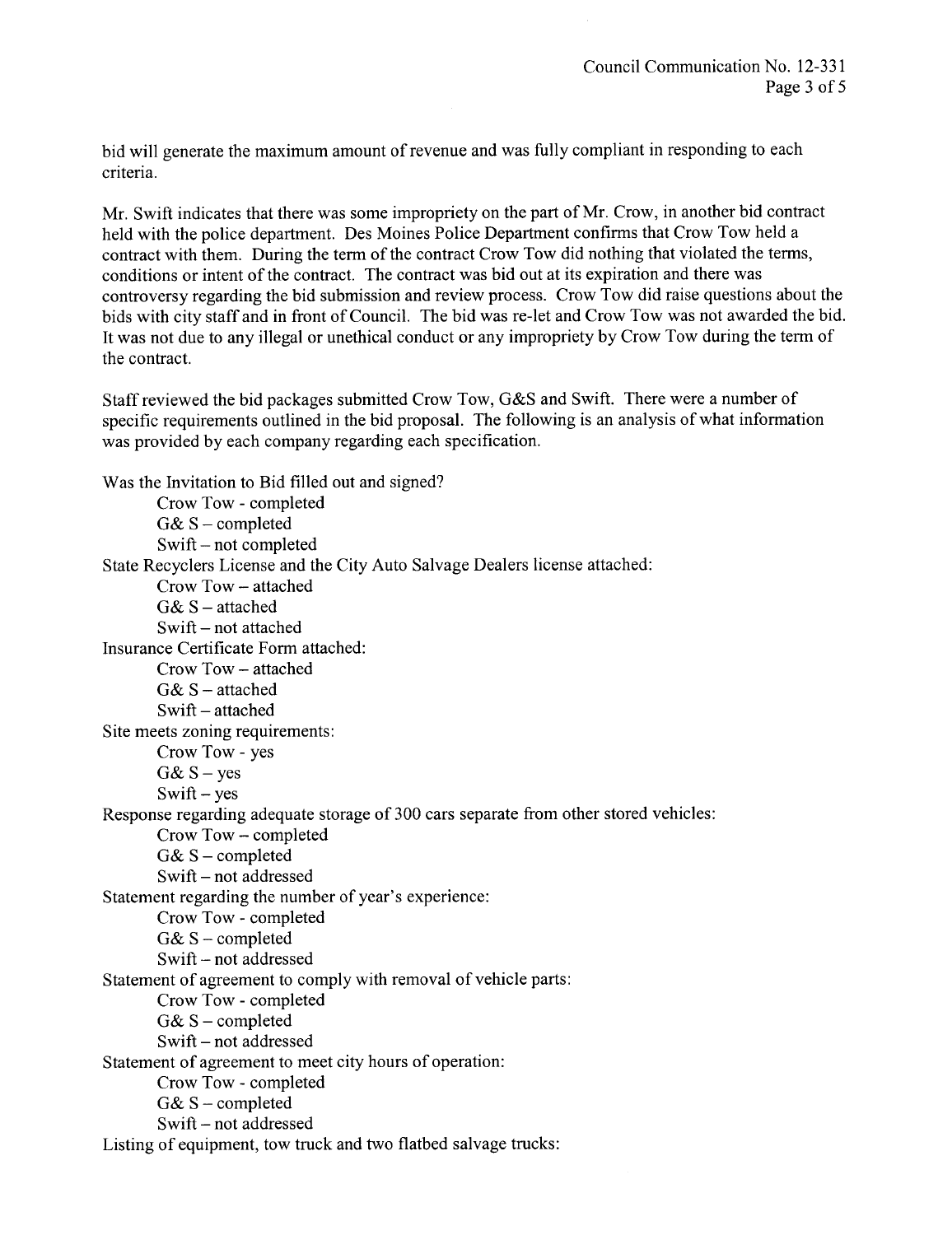Crow Tow - completed  $G& S$  - completed  $Swift - not addressed$ Driver information supplied: Crow Tow - completed  $G& S$  – completed Swift - not addressed Statement of wireless communication with driver and agreement for one hour response time: Crow Tow - completed  $G& S$  – not supplied Swift - not addressed Show ability to provide tow services for all specified vehicles: Crow Tow - completed  $G& S$  – not supplied Swift - not addressed Agreement to comply with record keeping: Crow Tow - completed  $G& S$  – not supplied Swift – not addressed

Department of Finance, Purchasing Division did an analysis of the bid amounts.

Amount paid to the City for authority dispose of vehicle -<br>Crow Tow \$277.00 G&S \$165.00 Swift \$180.65  $Crow$  Tow  $$277.00$ Charge of tow to owner - Crow Tow \$48.00 G&S \$75.00 Swift \$65.00 Daily storage paid by owner - Crow Tow \$9.00 G&S \$15.00 Swift \$15.00 Charges to the city for towing - Crow Tow \$45.00 G&S \$55.00 Swift \$45.00 Charges to the city for daily storage - Crow Tow \$8.00 G&S \$12.50 Swift \$8.00 Per hour moving charge to city - Crow Tow \$45.00 G&S \$65.00 Swift \$55.00

Crow Tow submitted a complete bid, meeting all of the specifications. Additionally, Crow Tow pays the city the most for vehicles transferred them and charges the least for services provided to the City.

Staff recommends the Neighborhood Inspection Division towing contract be awarded to Crow Tow.

#### PREVIOUS COUNCIL ACTION(S):

Date: March 23, 2009

Roll Call Number: 09-484

Action: Bid from Swifts Auto Salvage for an annual contract with two (2) additional one-year renewal options to furnish junk vehicle towing services to be used by the Neighborhood Inspection Division,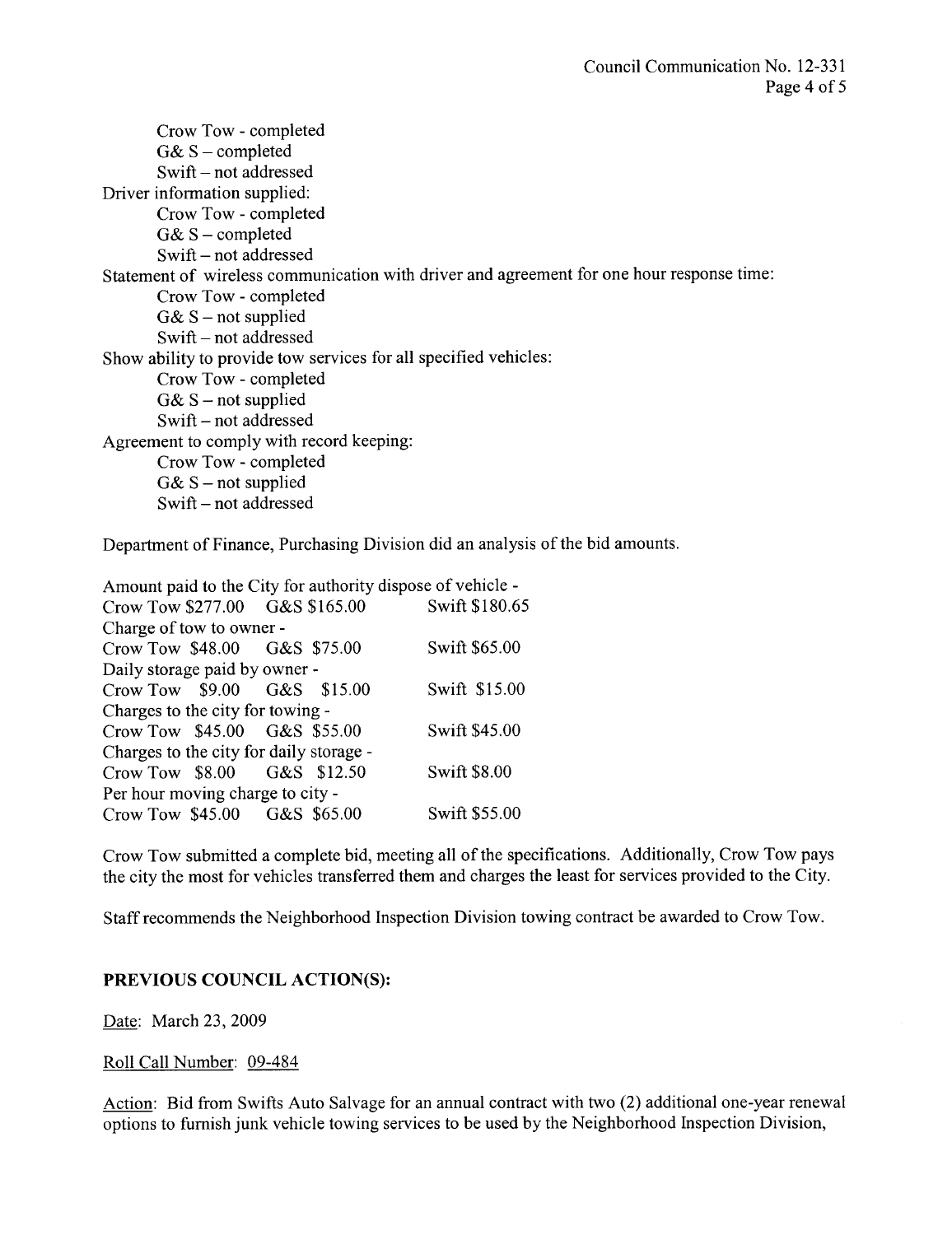\$126,500. (Eights (8) bids mailed, three (3) received). (Deferred from March 9, 2009 Council meeting). (Council Communication No. 09-186). Moved by Hensley to adopt. Motion Carried 5-2.

#### BOARD/COMMISSION ACTION(S): NONE

### ANTICIPATED ACTIONS AND FUTURE COMMITMENTS: NONE

For more information on this and other agenda items, please call the City Clerk's Office at 515-283-4209 or visit the Clerk's Office on the second floor of City Hall, 400 Robert D. Ray Drive. Council agendas are available to the public at the City Clerk's Office on Thursday afternoon preceding Monday's Council meeting. Citizens can also request to receive meeting notices and agendas by email by calling the Clerk's Office or sending their request via email to cityclerk@dmgov.org.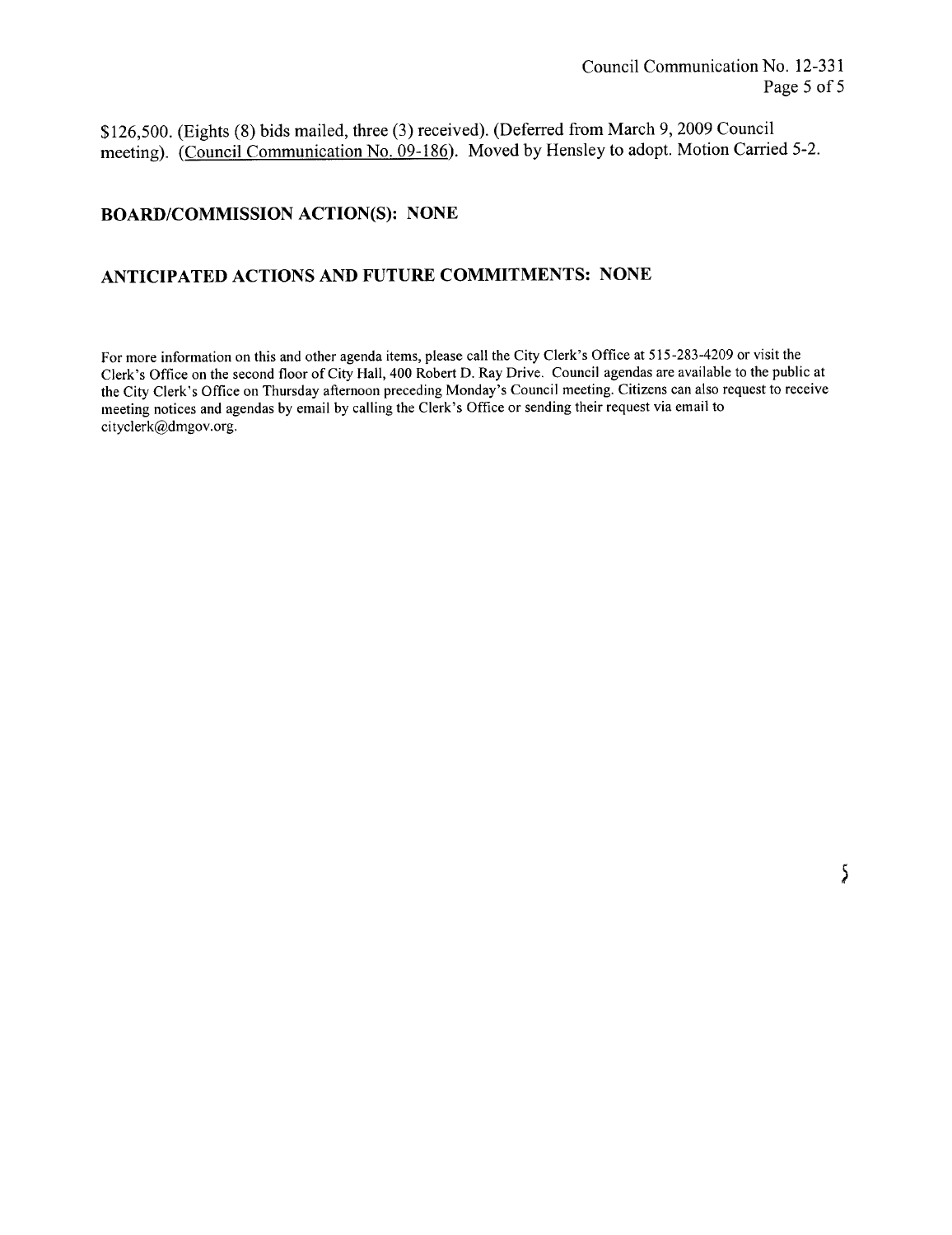#### NADING LAW FIR

ww.nadinglaw.com

ROBERT A. NADING II CHARLES P. PRITCHARD, JR. AMANDA L. GREEN T: (515) 963-1000

408 S.W. THIRD STREET<br>ANKENY, IOWA 50023

:??

F: (515) 964-5624 .Amanda(adinglaw.com

Jiand-delivered<br>Scott Sanders, Finance Director City of Des Moines 400 Robert D. Ray Drive, 1<sup>st</sup> Floor Des Moines, IA 50309

> RE: Appeal of Agenda Item Number 38 Council Communication No. 12-331

Dear Mr. Sanders,

Please consider this Swift Auto Parts timely appeal of the Agenda Item Number 38 wherein it was resolved that the Des Moines City Council accepted and approved the award of junk vehicle towing services for use by the Neighborhood Inspection Division to Crow Tow on June 25, 2012, see attached.

The contract was improperly awarded to Crow Tow. Paragraph 5.4 of the City of Des Moines, Iowa Junk Towing Specifications requires the "company and owner must have a minimum of five years experience in vehicle salvage operations or as a vehicle disposal facilty." Swift Auto Parts believes that Crow City does not meet this five year requirement.

Furhermore, it is believed that it is Crow Tow's intent to sell the vehicles and not crush or dismantle the vehicles as required, which allowed them to bid the higher dollar amount paid to the City for Authority to Transfer and/or Demolish a Vehicle Certificate. It is Swift Auto Part's belief that Crow Tow does not have a City Auto Salvage Dealer License as required in paragraph 3.0 of the City of Des Moines, Iowa Junk Towing Specifications. Crow Tow does not dispose salvaged vehicles, but instead auction the cars off, which again is against the City's requirements to crush or dismantle the vehicles. Swift Auto Part's confirmed that the vehicles were required to be crushed or dismantled in the attached emails.

The award of the contract to Crow Tow should be canceled. Thank you for your attention to this matter.

Attorney at Law

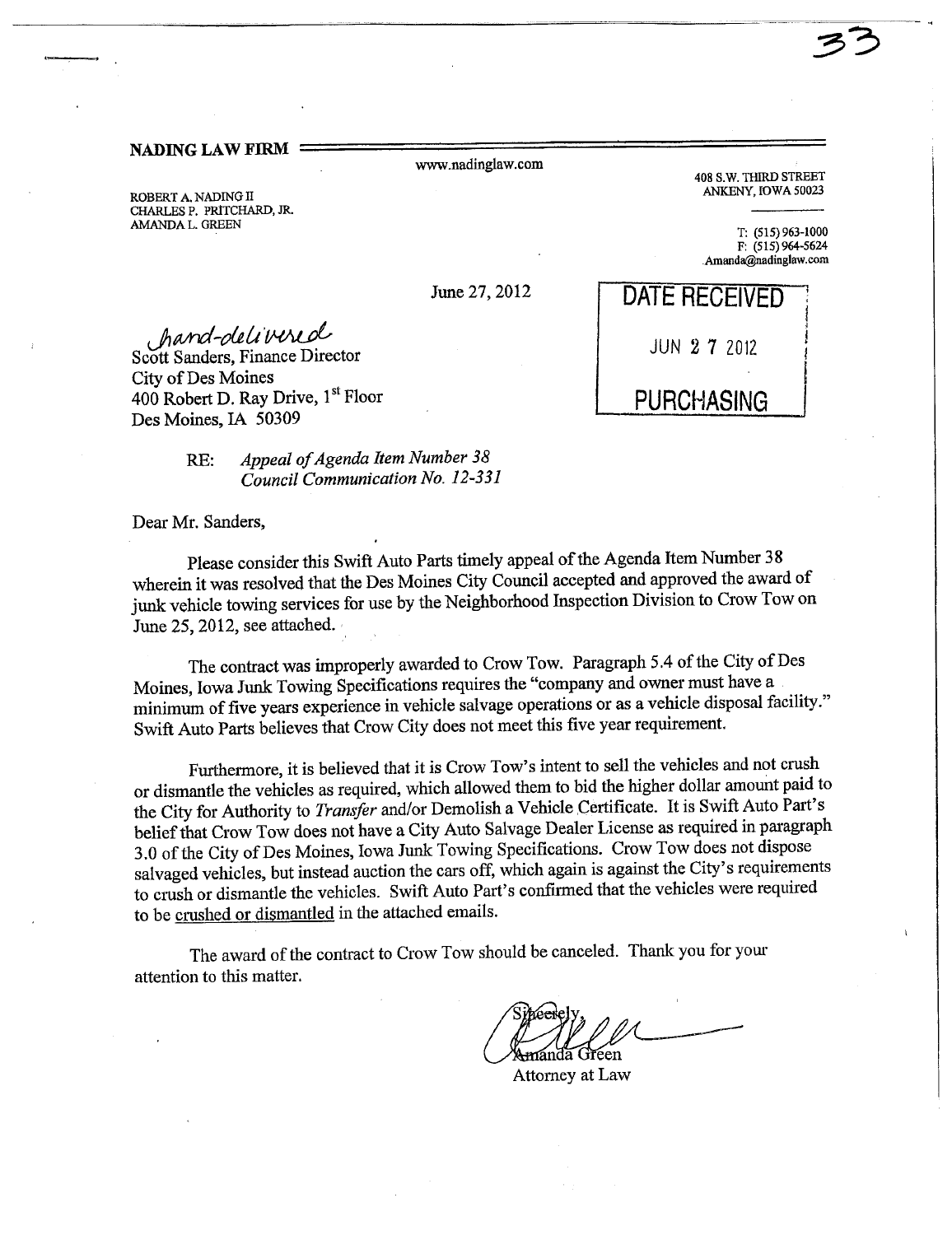#### Subj: **FW: contract**

Date: 4/24/2012 11:19:28 A.M. Central Daylight Time

From: fidx3@msn.com

To:

mike@trailsendauto.com, junkman5@aol.com, steve@trailsendauto.com, tom03racing@msn.com, dgswiftauto@aol.com, apcarter16@g.com, rwcroush@aol.com

Faith is the confidence that what we HOPE for will actually happen. It gives assurance about things we connot see. Hebrews ii:1

#### www.thefidlersthree.blogspot.com

Date: Tue, 24 Apr 2012 11:16:46 -0500 Subject: Re: contract From: tsyaw@dmgov.org To: fidx3@msn.com

I just talked with Su Donovan my boss and she is going to read over it and get back with me.

On Tue, Apr 24, 2012 at 10:54 AM, SUSAN FIDLER <fidx3@msn.com> wrote:

Thank you for clafifying this. In the contract there is some wording that says....transfter vehicle.....so people think that they can get the titles, transfer, and sell......

Faith is the confidence that what we HOPE for will actually happen. It gives assurance about things we cannot see. Hebrews 11:1

#### www.thefidlersthree.blogspot.com

Date: Tue, 24 Apr 2012 10:32:25 -0500 Subject: Re: contract From: tsyaw@dmgov.org To: fidx3@msn.com

The contract is to either CRUSHED or DISMANTLED the vehicles,

Thanks Tammy

On Tue, Apr 24, 2012 at 9:36 AM, SUSAN FIDLER <fidx3@msn.com> wrote:

ok.....we got the new contract........... is it still the same where YOU CANT SELL THE CARS.... they have to be CRUSHED or DISMANTLED............. we have

a few people calling us, and the way they are reading the contract it they

Tuesday, June 26, 2012 AOL: Dgswiftauto

 $\sim 10^{-1}$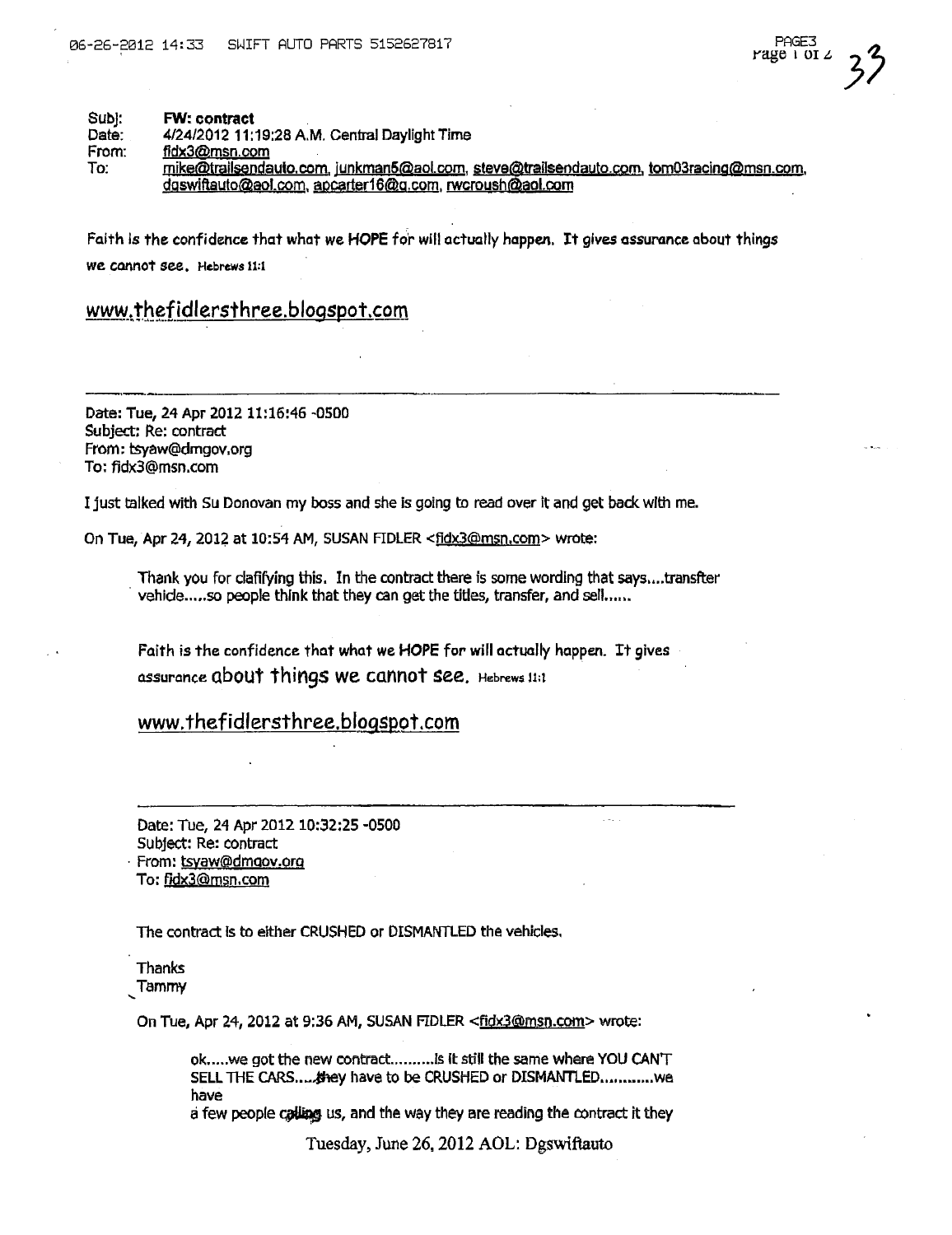PAGE5 Page 2 of 2

thing you can re-sell the cars......... I just wanted to clarify this!

Thanks!

susan

Faith is the confidence that what we HOPE for will actually happen. It gives assurance about things we cannot see. Hebrews 11:1

www.thefidlersthree.blogspot.com

. Tammy Yaw Neighborhood Inspection Division , 602 Robert D Ray Drive Des Moines IA 50309

515-283-4260

rammy Yaw Neighborhood Inspection Division 502 Robert D Ray Drive Des Moines IA 50309

515-283-4260

=

Tuesday, June 26, 2012 AOL: Dgswiftauto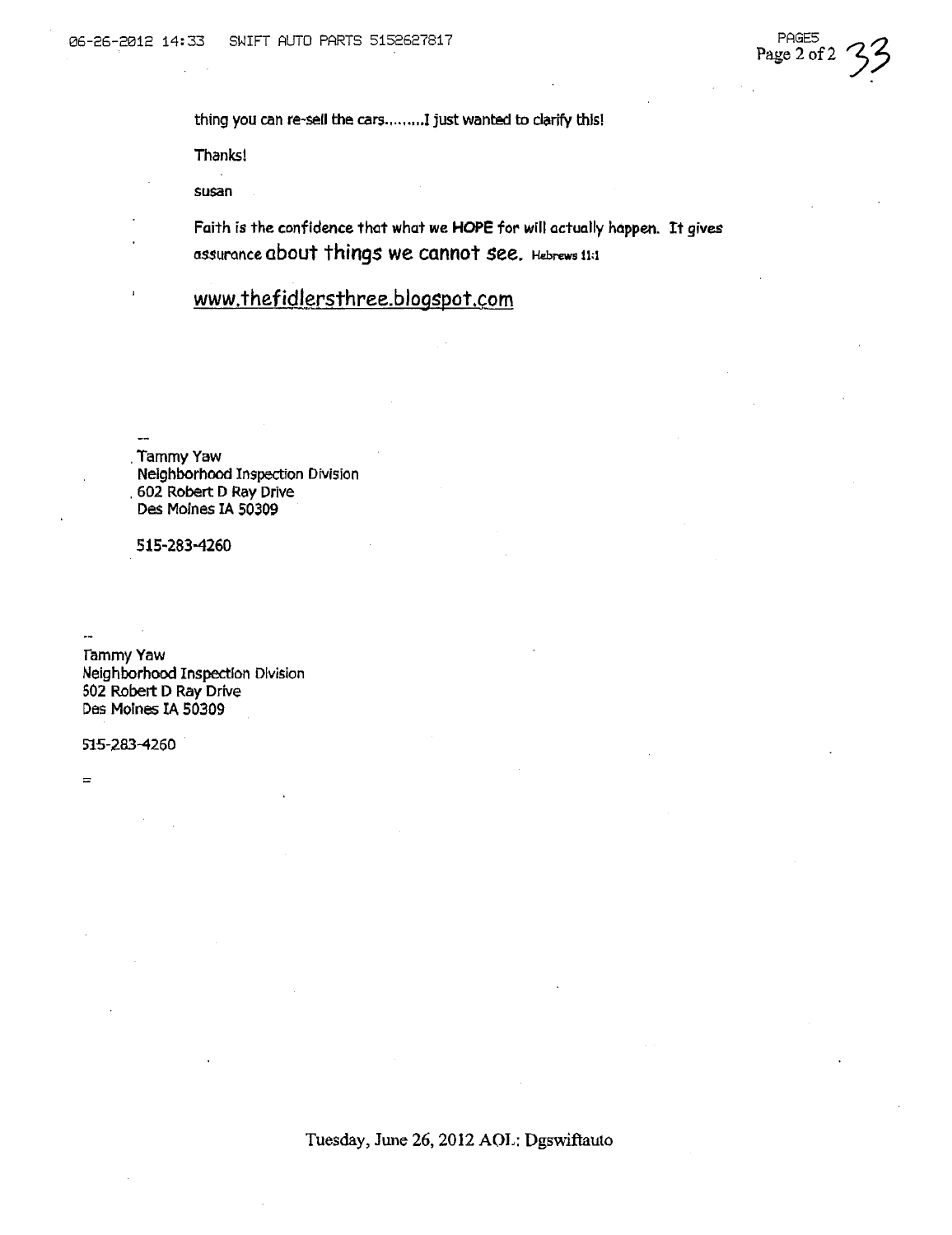Subi: FW: contract

4/24/2012 10:54:53 A.M. Central Daylight Time Date:

fidx3@msn.com From:

junkman5@aol.com, mike@trailsendauto.com, stave@trailsendauto.com, doswiftauto@aol.com, To: rwcroush@aol.com, tom03racing@msn.com, apcarter16@q.com

Faith is the confidence that what we HOPE for will actually happen. It gives assurance about things we cannot see. Hebrews 11:1

www.thefidlersthree.blogspot.com

Date: Tue, 24 Apr 2012 10:32:25 -0500 Subject: Re: contract From: tsyaw@dmgov.org To: fidx3@msn.com

The contract is to either CRUSHED or DISMANTLED the vehicles,

Thanks Tammy

On Tue, Apr 24, 2012 at 9:36 AM, SUSAN FIDLER <fidx3@msn.com> wrote:

ok.....we got the new contract..........Is it still the same where YOU CANT SELL THE CARS.....they have to be CRUSHED or DISMANTLED.............we have a few people calling us, and the way they are reading the contract it they thing you can re-sell the cars......... I just wanted to clarify this!

**Thanks!** 

susan

Faith is the confidence that what we HOPE for will actually happen. It gives assurance about things we cannot see. Hebrews 11:1

## www.thefidlersthree.blogspot.com

Tammy Yaw Neighborhood Inspection Division 602 Robert D Ray Drive Des Moines IA 50309

515-283-4260

 $\rightarrow$ 

Tuesday, June 26, 2012 AOL: Dgswiftauto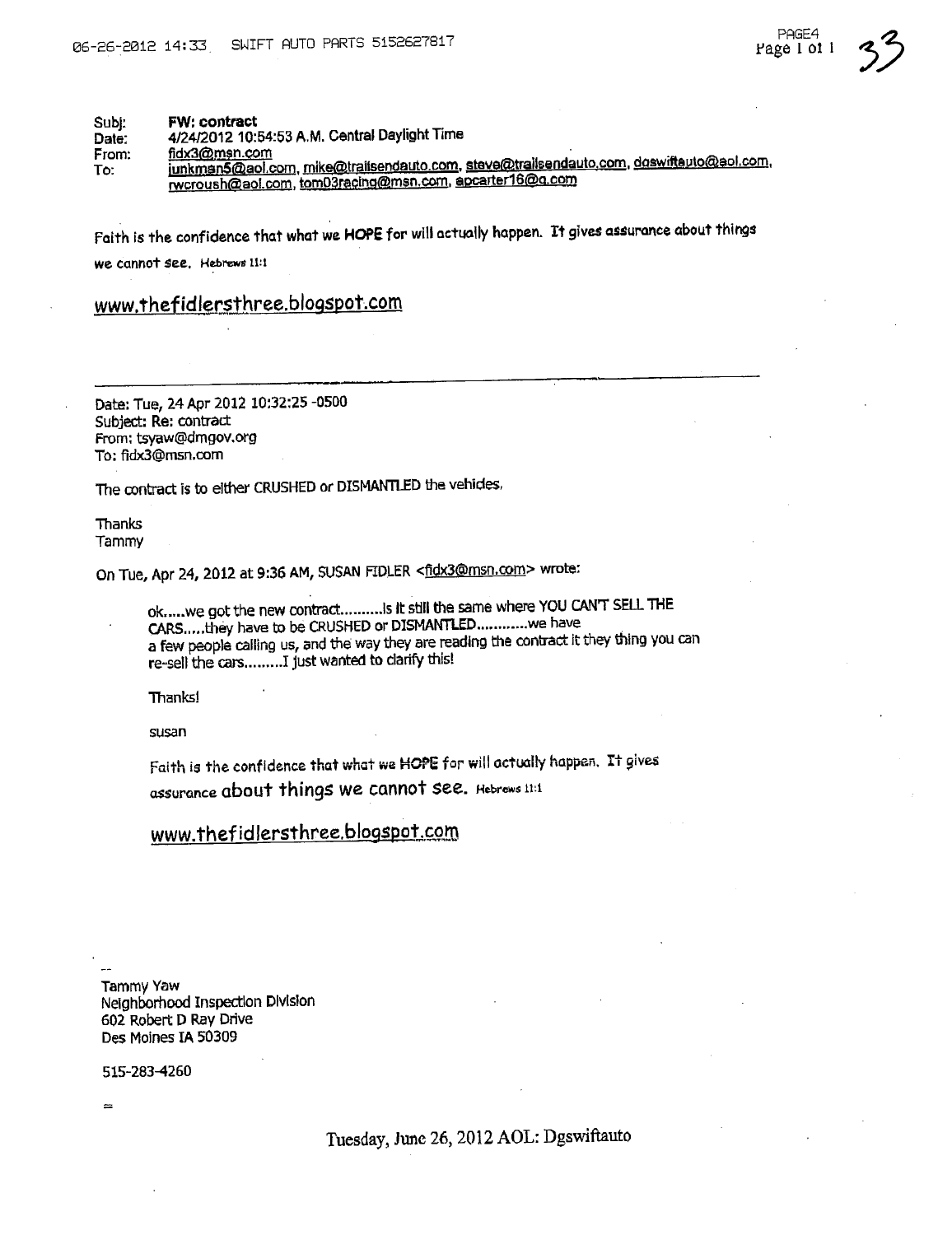

Mike Swift <mike@trailsendauto.com>

 $\sim$   $\sim$ 

#### Contract

Mike Swift <mike@trailsendauto.com>

Thu, May 17, 2012 at 10:19 AM

To: "Donovan, SuAnn" <smdonovan@dmgov.org> Cc: THOMAS LOSEE <tom03racing@msn.com>, Steve Swift <steve@trailsendauto.com>,

skipmoore@dmgov.org

Suann

The other thing they are going to do is process the cars and then sell them. Do they have a Des Moines Salvage Dealers License???

I looked it up I don't see they have one

They also don't dispose salvage They Auction the cars off There is also another business at the same location. They run a scrap operation. These cars can not be sold. That was what you said to me.

Dales Towing has had the contract for that last few years with hardly any complaints. Did you take this in to account.

I guess when we heard from our source that Crow Tow was going to get the contract, We should have believed this

One other thing Tom Loosee the Manage from Swifts called you several times and you never once returned his calls

Mike Swift

[Quoted text hidden]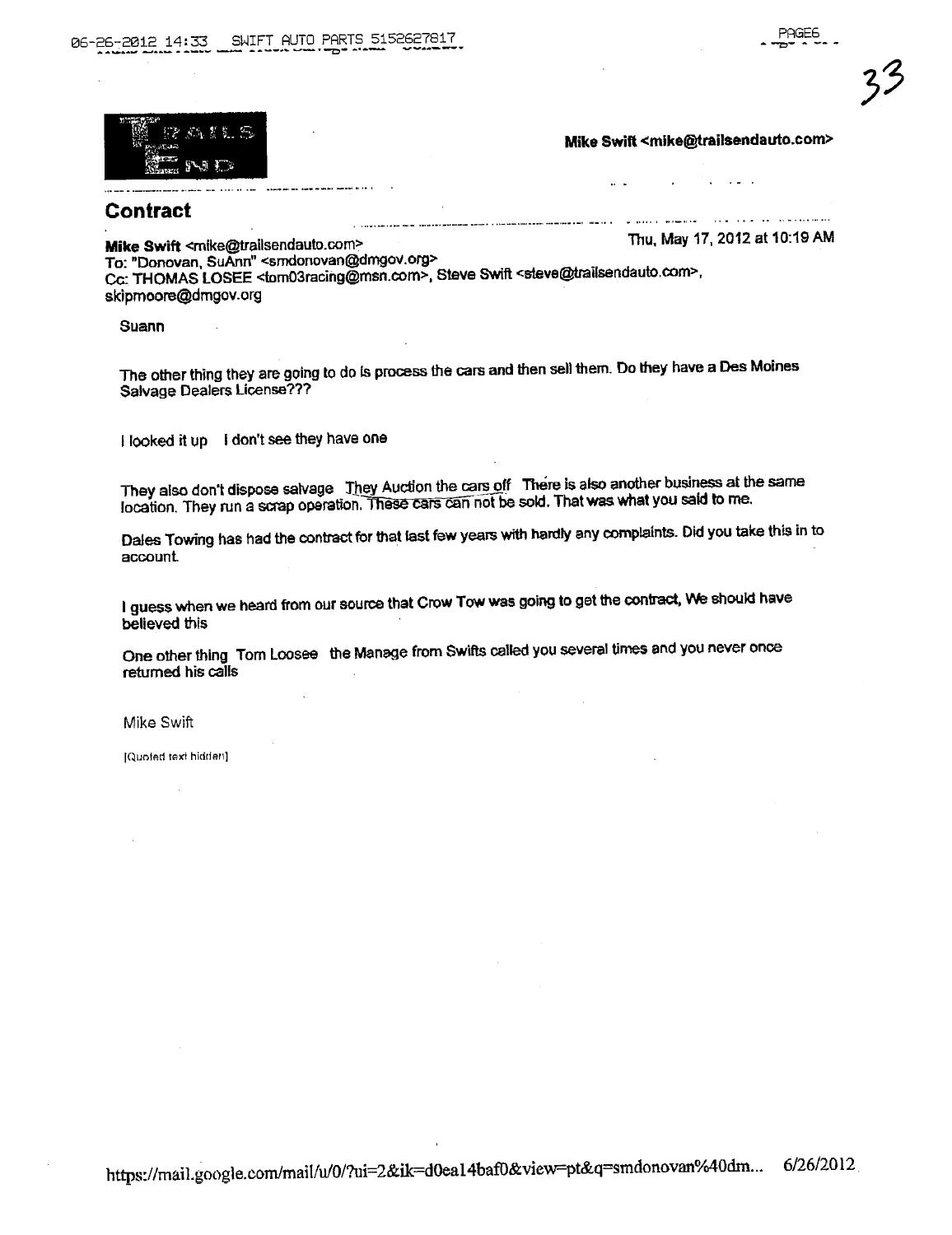

ు గొం

Mike Swift <mike@trailsendauto.com>

ولأستبد

. . . . . . . . . .

I WHAT IS A RETURN OF THE COMMON COMMON TO A COMPANY

## **Contract**

Donovan, SuAnn <smdonovan@dmgov.org>

Thu, May 17, 2012 at 9:56 AM

To: Mike Swift <mike@trailsendauto.com>

Cc: THOMAS LOSEE <tom03racing@msn.com>, Steve Swift <steve@trailsendauto.com>

Mike.

The contract will be presented to council with a recommendation to award to Crow Tow. They meet all the criteria and came in highest on return for vehicles to the city.

SuAnn Donovan Neighborhood Inspection Zoning Administrator 602 Robert D. Ray Drive Des Moines, IA 50309 515-283-4516 [Quoted text hidden]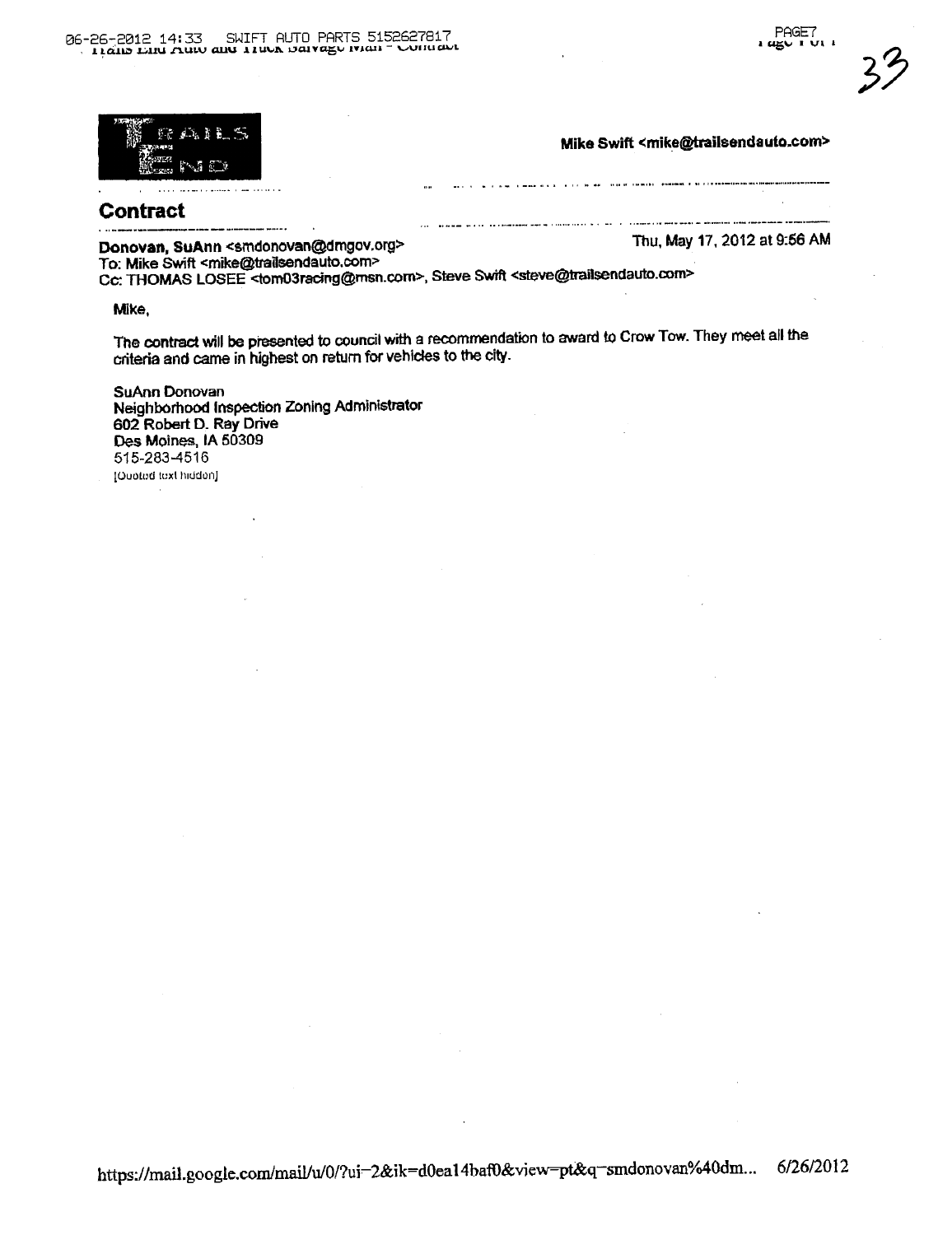$\Delta \sim 10$ 

 $\sim 100$  km  $^{-1}$ 



#### Mike Swift <mike@tralisendauto.com>

**Contract** 

Donovan, SuAnn <smdonovan@dmgov.org>

and communications

Thu, May 17, 2012 at 10:26 AM

To: Mike Swift <mike@trailsendauto.com>

 $\sim$   $\sim$ 

5. 定量

石油 すり

Cc: THOMAS LOSEE <tom03racing@msn.com>, Steve Swift <steve@trailsendauto.com>, skipmoore@dmgov.org

Mike,

I believed I was handling questions on the contract through you and that was sufficient communication to your company. No offense was intended to be given to Mr. Loose.

As to the contract. We give certificates that only allow crushing of vehicles at this time. I see no change in our business practice.

Crow Tow has all the required certificates.

Thanks,

SuAnn Donovan Neighborhood Inspection Zoning Administrator 602 Robert D. Ray Drive Des Moines, IA 50309 515-283-4516

[Quoted text hidden]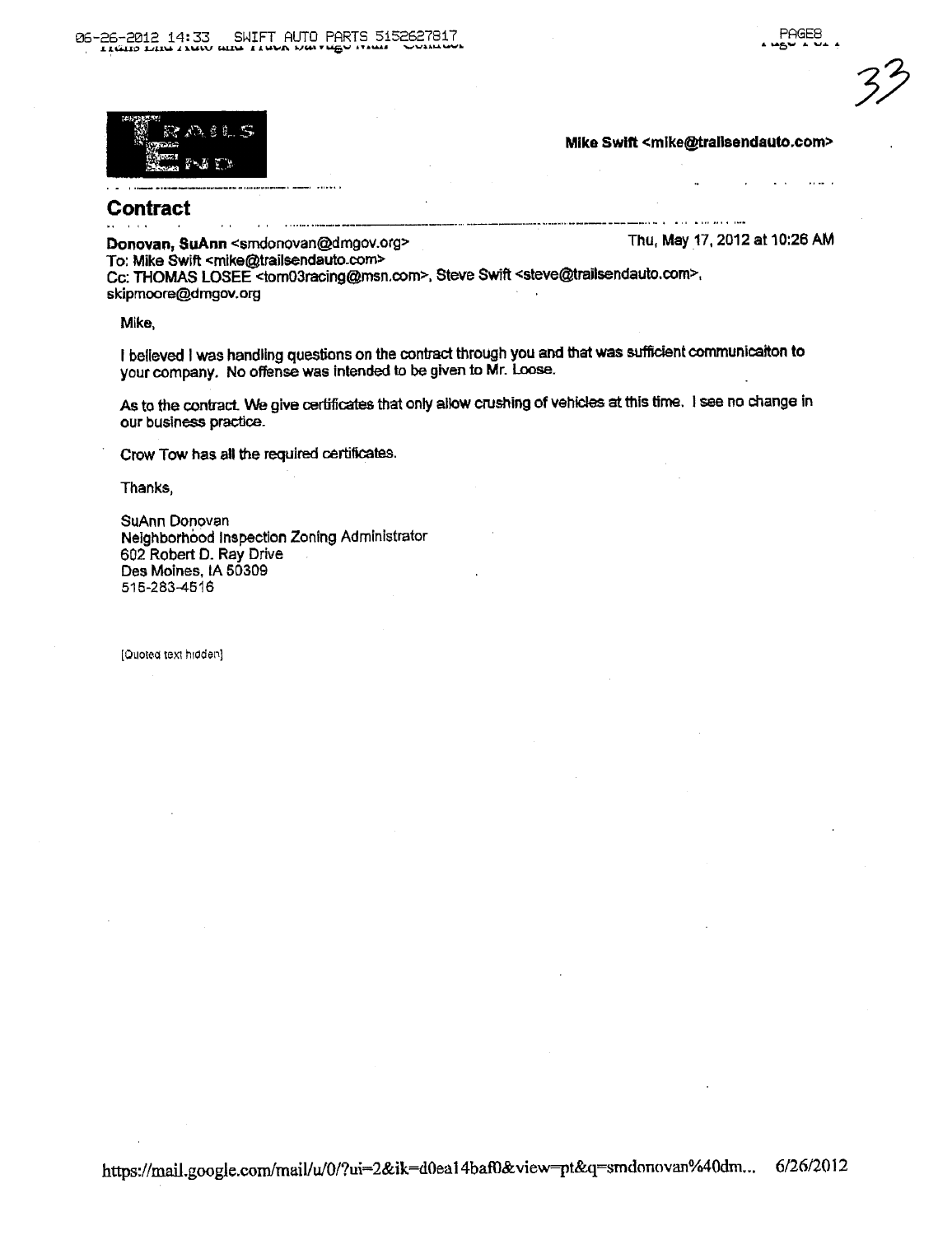June 29, 2012

Amanda Green Attorney at Law Nading Law Firm 408 S.W. Third Street Ankeny, Iowa 50023

Re: Appeal òf Invitation to Bid (V12-083) Towing and Storage of Junk Vehicles Bid Award

Dear Ms. Green:

This letter is in response to the Swift Auto Parts appeal of the City of Des Moines' bid award to Crow Tow for Towing and Storage of Junk Vehicles. Your letter dated June 27, 2012 identifies four points of contention that I will address in the order that they were introduced.

1) Issue: required minimum of five years experience in vehicle salvage operations or as a vehicle disposal facility

Response: Pursuant to Section 5.4 of the specifications, the company or owner must have a minimum of five (5) years experience in vehicle salvage operations or as a vehicle disposal facilty. It does not require that the operator or business have a salvage dealer's license for the last five (5) years. Randy Crow the owner of Crow Tow, states in his proposal he has been in the industry since 1996. He further states this business has been in operation since 2001. We have not received credible evidence disputing the length of this experience. Mr. Crow also provided copies of his City Salvage Dealer License and Iowa DOT Vehicle Recycler/Vehicle Salvage License that are currently valid.

2) Issue: transfer verses demolish vehicles

Response: The bid request was let with the provision (section 5.3) that the tow contractor will be issued a demolition or sales certificate to take title to and transfer the vehicle as cars towed under this contract have traditionally only been identified for demolition. However, the Invitation to Bid does not prohibit the resale of vehicles and it is in the best interests of the City to accommodate the potential case, however unlikely, that a vehicle can have its title transferred and the vehicle sold. I note further that section I.B of the Administrative Information part of the Invitation to Bid requires that inquiries concerning this bid are to be directed in writing to the Procurement Division 10 days prior to the opening of the bids. Electronic communications by potential bidders with other City staff regarding bid requirements do not change or amend bid specifications.

3) Issue: does Crow Tow have a City Auto Salvage Dealer License

Response: Community Development staff has confirmed that Crow Tow does possess a City Salvage Dealer License.

4) Issue: misunderstanding of City's requirement to crush or dismantle vehicles Response: The City will decide on a case-by-case basis whether a vehicle should be demolished or allowed to be sold. The bid documents do not reference any requirement that all vehicles be demolished.



## CITY HALL 400 ROBERT D. RAY DRIVE DES MOINES, IOWA 50309 -1891 (515) 283-921 FAX (515) 237-1668

ALL-AMERICA CITY 1949, 1976, 1981 2003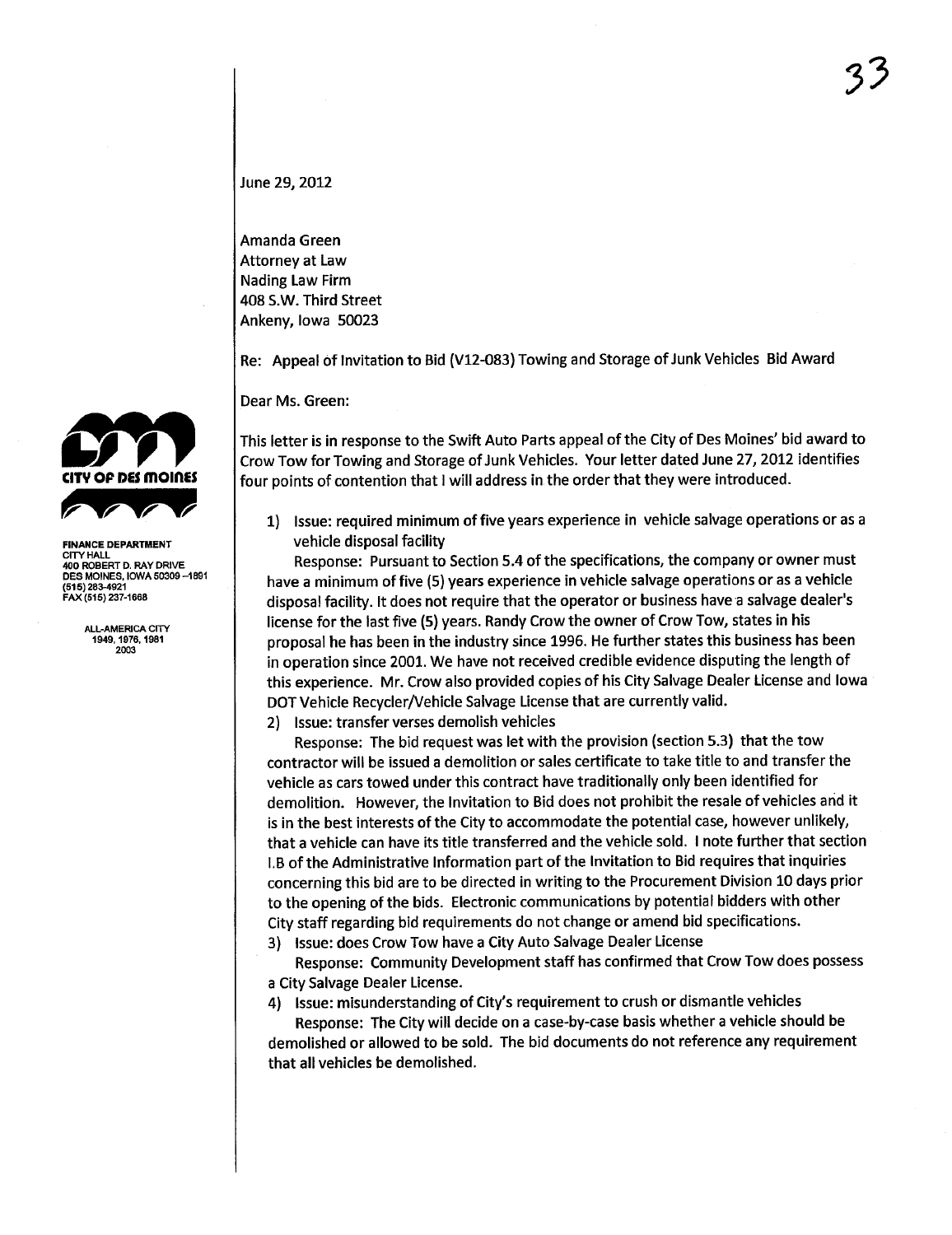I find that the bid response by Crow Tow is compliant and that the issues arising from Swift Auto Parts" appeal of the Procurement Administrator's and City Council's bid award for Towing and Storage of Junk Vehicles to Crow Tow are without merit. For these reasons, my decision is to uphold the award to Crow Tow.

If Swift Auto Parts desires to appeal this decision, an appeal may be made to the City Council at its July 9, 2012, meeting. A written request to be placed on the agenda for such appeal must be received by the City Clerk's Office by no later than 5:00 pm on Thursday, July 5,2012. Please be sure to include the basis for your appeal when contacting the City Clerk's Office.

Sincerely,<br>
Scott Sanders

Finance Director, City of Des Moines

Cc: Mike Swift, Swift Auto Parts Rick Clark, City Manager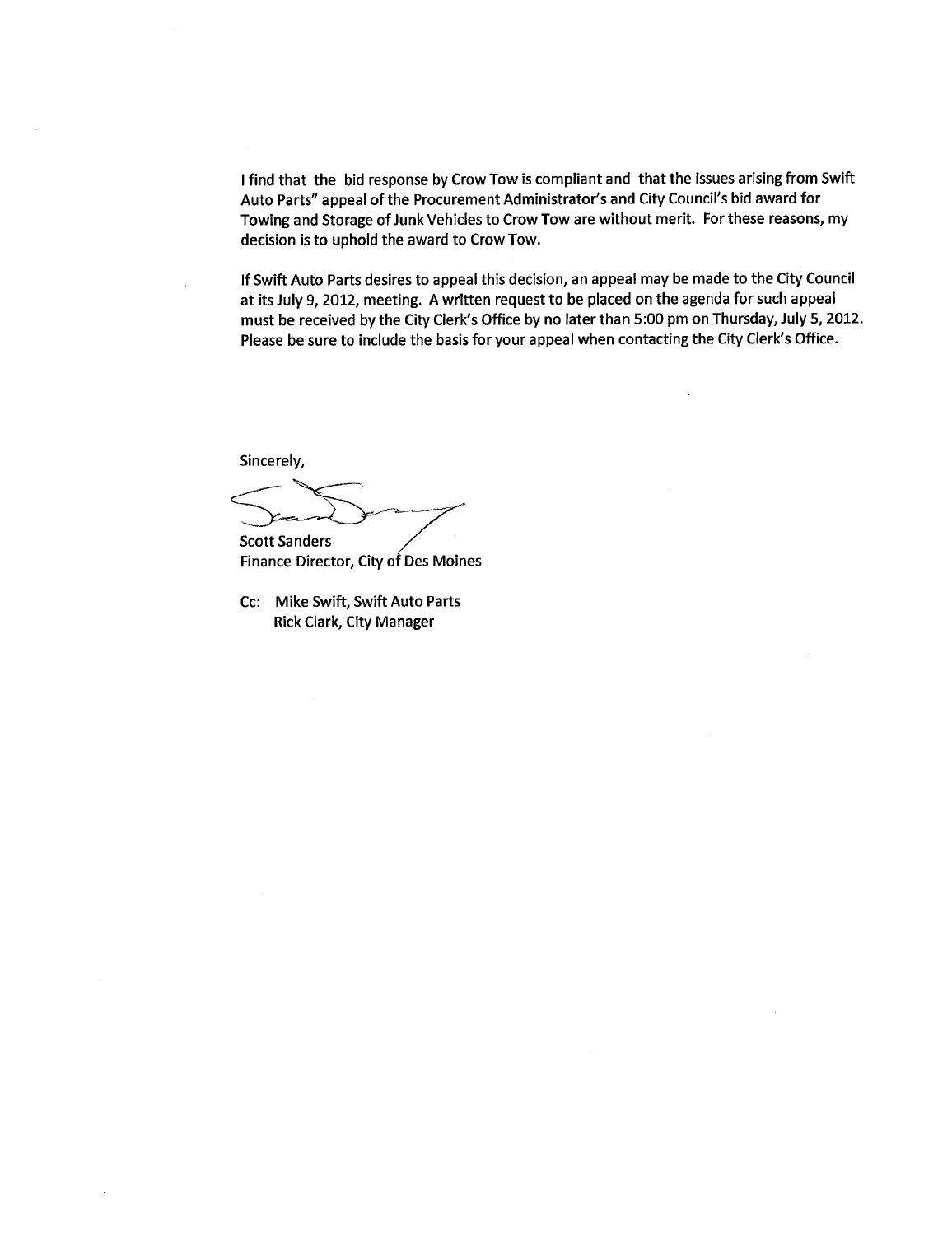#### NADING LAW FIRM  $=$

ww.nadinglaw.com

ROBERT A. NADING II CHARLES P. PRITCHARD, JR. AMDA L. GREEN

408 S.W. THIRD STREET ANKENY, IOWA 50023

T: (515) 963-1000  $F: (515) 964 - 5624$ Amanda@nadinglaw.com

July 3, 2012

City Clerk's Office 400 Robert D. Ray Drive' Des Moines, IA 50309

RE: Appeal decision of Scott Sanders dated June 29, 2012

Dear Clerk,

Please consider this Swift Auto Part timely appeal of the City of Des Moines' bid award to Crow Tow for Towing and Storage of Junk Vehicles and Scott Sanders' decision dated June 29, 2012 (attached hereto). Please add Swift Auto Parts' appeal on the agenda for the July 9, 2012 City Council meeting.

The basis for the appeal is Issue 2 and 4 in the attached letter, transfer verses demolish vehicles, crush or dismantle vehicles. The attached decision states that the bid does not prohibit the resale of vehicles and that the Invitation to Bid does not prohibit the resale of vehicles. This is in violation of Iowa Code Section  $321.90$  (2)(d) which states in relevant part,

If the abandoned motor vehicle is not reclaimed (. ..) the police authority shall give the applicant a certificate of authority allowing the applicant to obtain a *junking certificate* for the motor vehicle. The applicant shall make application for a *junking certificate* to the county treasurer within thirty days of receipt of the certificate of authority and surrender the certificate of authority in lieu of the certificate of title. The demolisher shall accept the junking certificate in lieu of the certificate of title to the motor vehicle. (emphasis added)

And Iowa Code Section 321.90 (3)(a) which states:

3. Duties of demolishers.

a. Any demolisher who purchases or otherwise acquires an abandoned motor vehicle for junk under the provisions of this section shall junk, scrap, wreck, dismantle, or demolish such motor vehicle. A demolisher shall not junk, scrap, wreck, dismantle, or demolish a vehicle until the demolisher has obtained the junking certificate issued for the vehicle. (emphasis added)

|                                                   | m., 3<br>€. S                                                  |    |
|---------------------------------------------------|----------------------------------------------------------------|----|
| $\frac{1}{\sqrt{2}}$<br>$\bigcirc$<br>triga<br>-5 | ⋚<br>دیٔ                                                       | ¥  |
| نسبر<br>Į<br>67<br>Æ                              | $\mathbb{R}^2$<br>فأستع<br>$\stackrel{\textstyle\circ}{\circ}$ | ı. |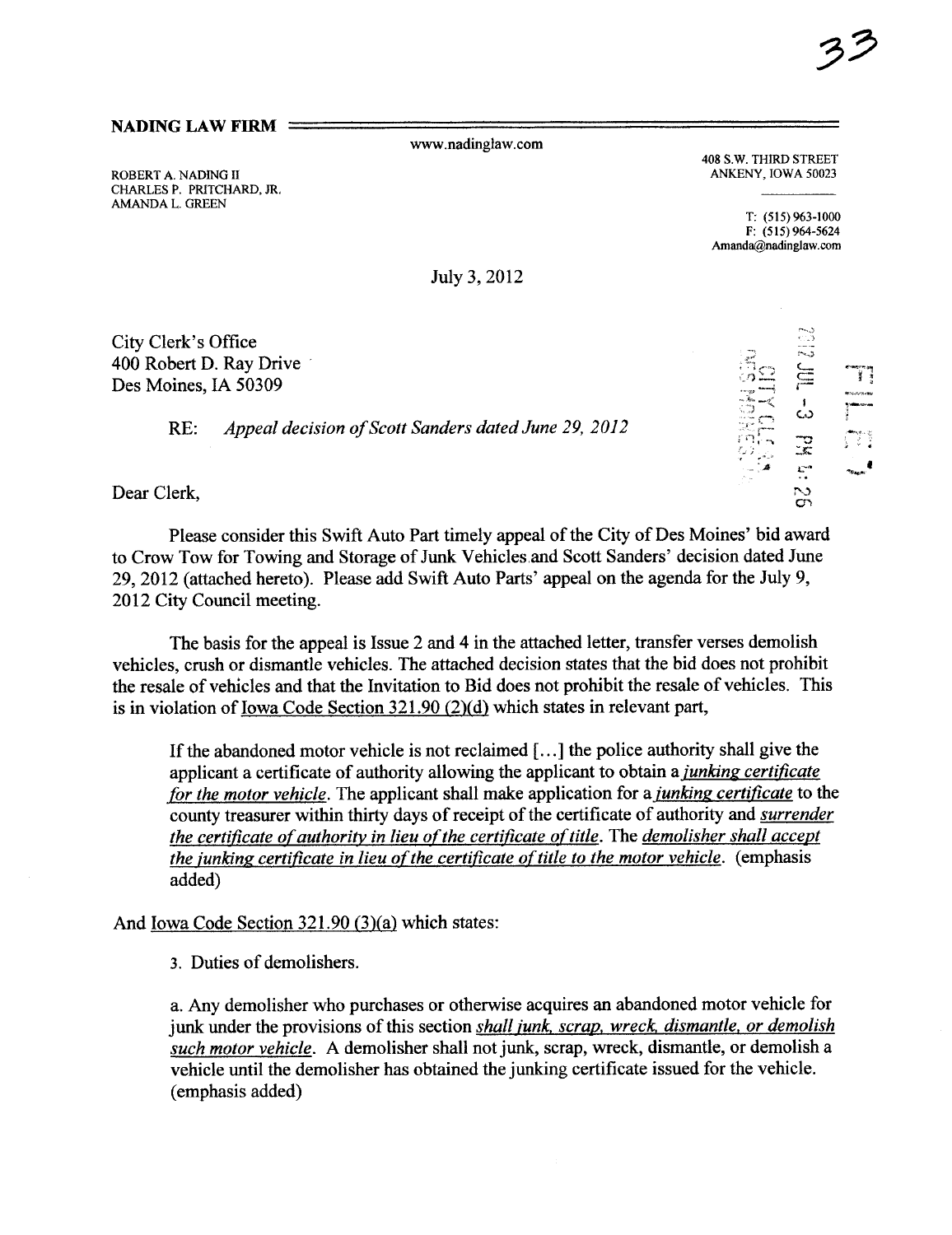The Authority to Transfer and/or Demolish a Vehicle Certificate referenced in the Bid Invitation and the attached letter references the certificate required in <u>Iowa Code Section 321.90</u>  $\frac{1}{2}$  to obtain a junk certificate *only* and gives the demolisher or applicant authority to demolish the vehicle *not sell the vehicle*.

Iowa Code does not allow for the resale of vehicles. The City deciding "on a case-bycase basis whether a vehicle should be demolished or allowed to be sold" is against Iowa law. The City's misinterpretation of the Iowa Code to allow for the re-sale of vehicles caused the city to accept a lower bid for the junk vehicle towing. All parties should have had the same understading at the time the bids were submitted.

The award of the contract to Crow Tow should be canceled.

Should you have any questions please do not hesitate to contact me. Thank you for your attention to this matter.

Sincerely,

Sincerely,<br>
(CKU/

Attorney at Law

Encl.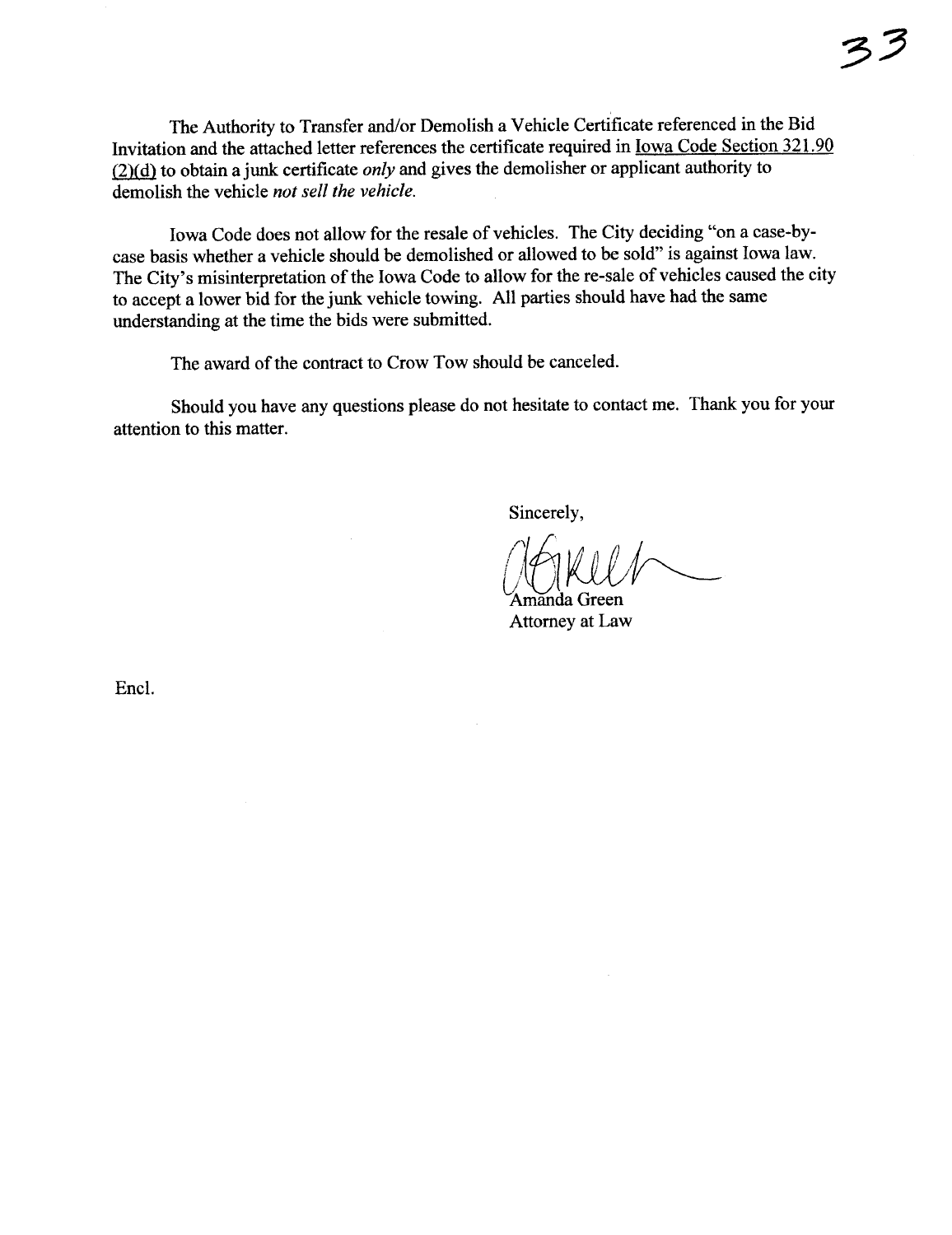Form 411163<br>5-00

# Iowa Department of Transportation

## Certificate of Disposal of an Abandoned Vehicle

#### Disposal by a Police Authority:

The Abandoned Vehicle Sales Receipt on the reverse side shall be completed by the police authonty and provided to the purchaser when the abandoned vehicle is sold at public auction.

The Authority to Transfer and/or Demolish a Vehicle area shall be completed by the police authority and provided to the demolisher when the vehicle is disposed of for junk without auction.

#### Disposal by a Private Entity:

The Disposal by Private Entity area shall be completed by the police authority and provided to the private entity employed to dispose of abandoned vehicles.

The Abandoned Vehicle Sales Receipt shall be completed by the private entity and provided to the purchaser when the vehicle is sold at public auction.

The Authority to Transfer and/or Demolish a Vehicle area on the reverse side shall be completed by the private entity and provided to the demolisher when the vehicle is disposed of for junk.

For assistance in completing, contact 515-237-3183.

| <b>DISPOSAL BY PRIVATE ENTITY</b>                |                  |                                                                                                                 |
|--------------------------------------------------|------------------|-----------------------------------------------------------------------------------------------------------------|
|                                                  |                  | and the preby employ                                                                                            |
| <b>Police Authority</b>                          |                  |                                                                                                                 |
|                                                  |                  | to dispose of the following vehicle:                                                                            |
| <b>Private Entity</b><br>DESCRIPTION OF VEHICLE: |                  |                                                                                                                 |
|                                                  |                  | Make Year Year New Year                                                                                         |
|                                                  |                  |                                                                                                                 |
|                                                  |                  |                                                                                                                 |
|                                                  |                  |                                                                                                                 |
|                                                  |                  |                                                                                                                 |
|                                                  |                  |                                                                                                                 |
|                                                  |                  |                                                                                                                 |
|                                                  |                  |                                                                                                                 |
|                                                  |                  |                                                                                                                 |
|                                                  |                  |                                                                                                                 |
|                                                  |                  |                                                                                                                 |
|                                                  | Police Authority | the contract of the contract of the contract of the contract of the contract of the contract of the contract of |
|                                                  |                  |                                                                                                                 |
|                                                  |                  | Signature/Title of Officer                                                                                      |